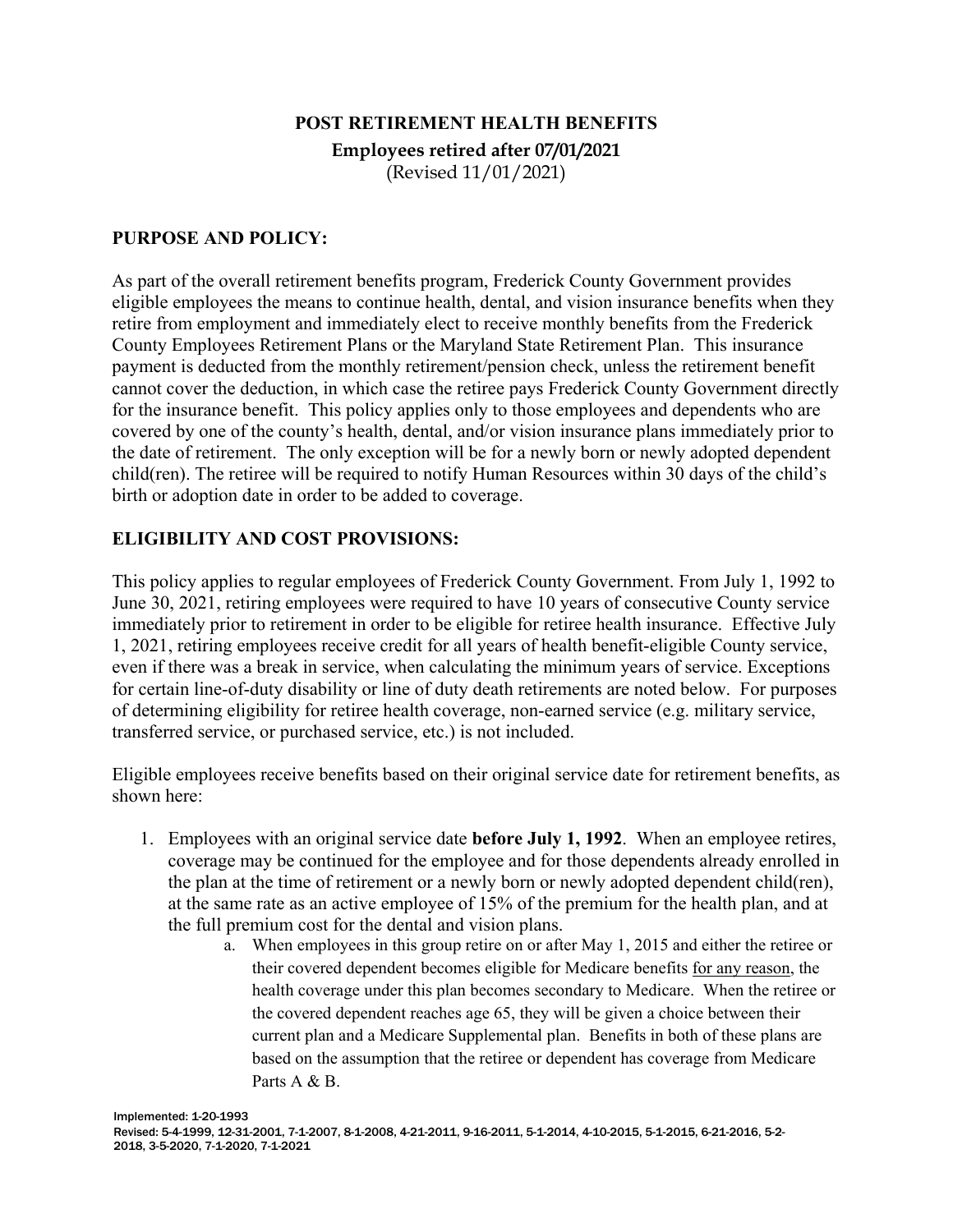- 2. Employees with an original service date **on or after July 1, 1992 and before August 1, 2008**. Coverage may be continued for the employee and for those dependents already on the health plan at the time of retirement or a newly born or newly adopted dependent child(ren), at a rate of 50% of the premium or, if the retiring employee has 25 or more years of service, at a rate of 45% of the premium, and at the full premium cost for the dental and vision plans, if the following conditions are met:
	- a. The employee must have worked for Frederick County Government for a minimum of 10 total years, in a regular and health benefit-eligible position.
	- b. An exception to the 10-year service requirement will be made for employees age 65 or older who are retiring July 1, 2021 or later, and have at least 5 years of total service. Service must be earned in a regular and health benefiteligible position. Such employees will pay 80% of the monthly premium and the County will pay 20%.
	- c. Retirees will only be allowed to enroll in the County designated HMO plan. However, if a retiree resides outside the HMO service area, then the out-ofarea plan (if offered) would be available at the same percentage contribution.
	- d. When employees in this group retire on or after May 1, 2015, and either the retiree or their covered dependent becomes eligible for Medicare benefits for any reason, the health coverage under this plan becomes secondary to Medicare. When the retiree or the covered dependent reaches age 65, they will be given a choice between their current plan and a Medicare Supplemental plan. Benefits in both of these plans are based on the assumption that the retiree or dependent has coverage from Medicare Parts A & B.
- 3. Employees with an original service date **on or after August 1, 2008**. Coverage may be continued for the employee and for those dependents already on the health plan at the time of retirement or a newly born or newly adopted dependent child(ren), at a percentage of the premium based on years of service, and at the full premium cost for the dental and vision plans, if the following conditions are met:
	- a. The employee must have worked for Frederick County Government for a minimum of 10 total years, in a regular and health benefit-eligible position.
	- b. The employee portion of the health plan monthly premium will be determined at the time of retirement according to the following scale:

| Years of Service* | <b>Monthly Premium</b> |                    |
|-------------------|------------------------|--------------------|
|                   | <b>Retiree Pays</b>    | <b>County Pays</b> |
| 5 to 9.9 $(1)$    | 80%                    | 20%                |
| 10 to 14.9        | 75%                    | 25%                |
| 15 to 19.9        | 65%                    | 35%                |
| 20 to 24.9        | 55%                    | 45%                |
| $25+$             | 45%                    | 55%                |

 $(1)$  Only applicable to employees retiring on or after July 1, 2021, who have reached age 65 and completed 5 years of County service in a regular and health benefit-eligible position. \*As defined in Section 3a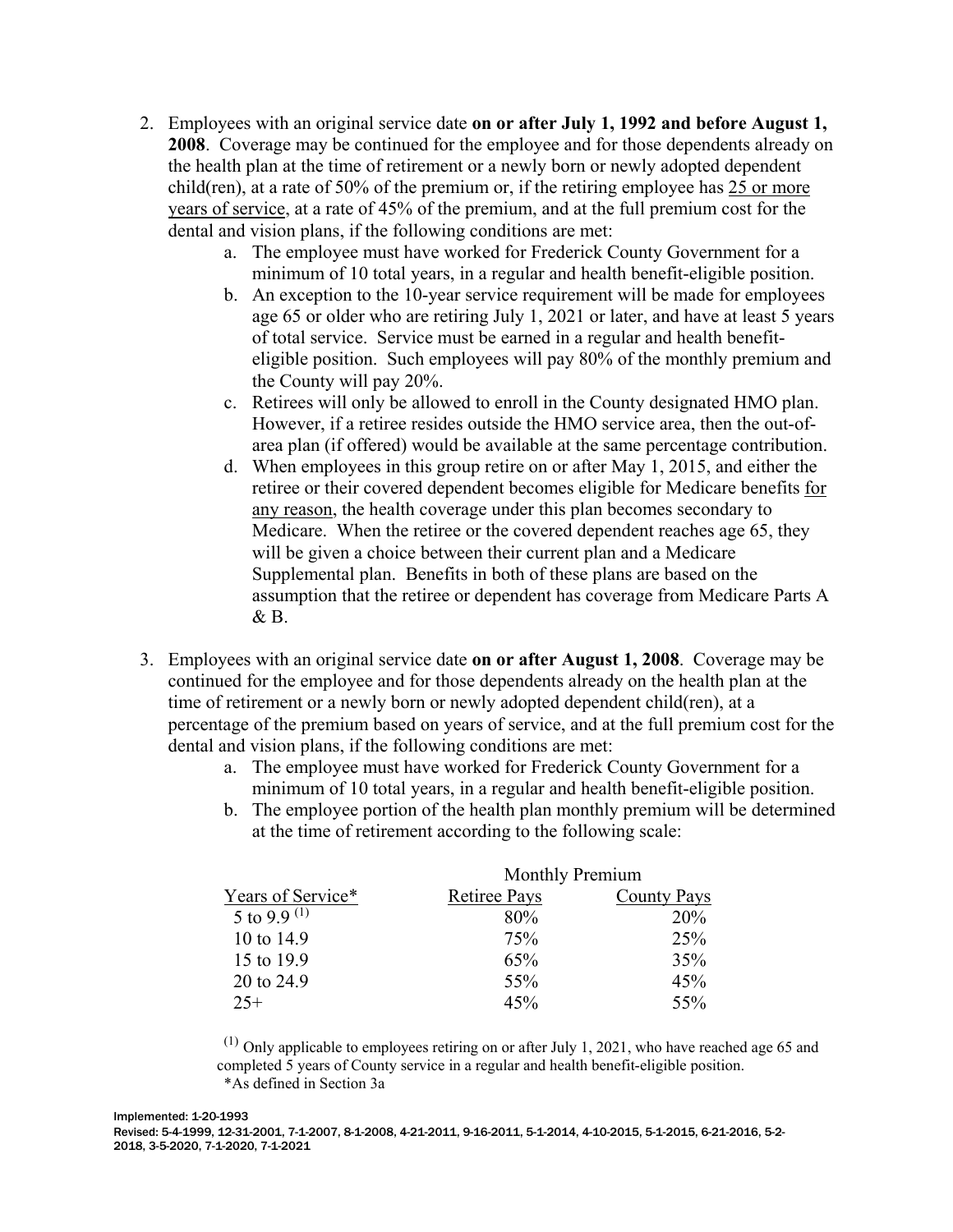- c. Retirees will only be allowed to enroll in the County designated HMO plan. However, if a retiree resides outside the HMO service area, then the out-ofarea plan (if offered) would be available at the same percentage contribution.
- d. When employees in this group retire and either the retiree or their covered dependent becomes eligible for Medicare benefits for any reason prior to age 65, coverage under this Plan becomes secondary to Medicare. When the retiree or dependent reaches age 65, coverage comparable to that offered to active employees will end, and the retiree or the covered dependent will be offered a Medicare-supplemental plan. In order to be covered under the Medicare-supplemental plan, the retiree or dependent must have enrolled for coverage under both Medicare Parts A & B.
- 4. Full-time Deputy Sheriff or Correctional Officers at the rank of Sergeant and below are eligible for line of duty health care coverage, regardless of years of service, provided the employee retires under a line of duty disability on or after July 1, 2019. All sworn, regular, nonexempt uniformed employees at or below the rank of captain within the Frederick County Division of Fire and Rescue Services are eligible for line of duty health care coverage, regardless of years of service, provided the employee retires under a line of duty disability on or after July 1, 2020.

The employee must have existing health care coverage through the County at the time of retirement. Coverage may be continued for the employee and for those dependents already on the health plan at the time of retirement or a newly born or newly adopted dependent child(ren) at a rate of 50% of the premium. If the above applicable Deputy Sheriff or Correctional Officer is eligible for a lower premium based on original service date and years of service as listed in this policy, the lower premium would apply.

- a. Retirees will only be allowed to enroll in the County designated HMO plan. However, if a retiree resides outside the HMO service area, then the out-ofarea plan (if offered) would be available at the same percentage contribution.
- b. When employees in this group retire and either the retiree or their covered dependent becomes eligible for Medicare benefits for any reason prior to age 65, coverage under this Plan becomes secondary to Medicare. When the retiree or dependent reaches age 65, they will be given a choice between their current plan and a Medicare Supplemental plan. Benefits in both of these plans are based on the assumption that the retiree or dependent has coverage from Medicare Parts A & B.
- 5. Covered dependents of active employees who pass away based on a Line of Duty death on or after July 1, 2021, will be eligible to continue coverage at a rate of 15% of the premium. The employee must have had existing health care coverage through the County at the time of death. Coverage may be continued for those dependents already on the health plan at the time of death or a newly born or newly adopted dependent child(ren).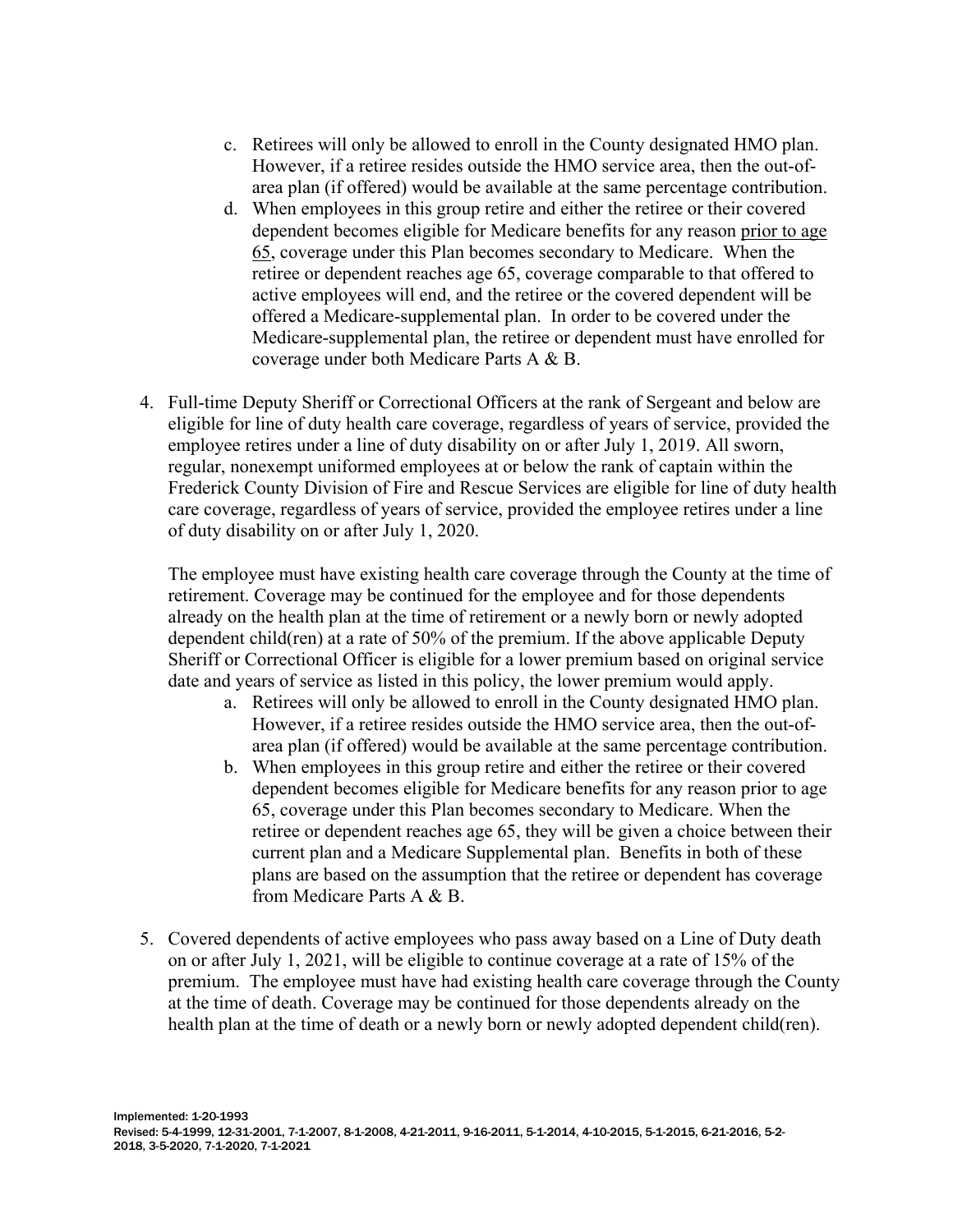# **PROVISIONS APPLICABLE TO ALL ELIGIBLE GROUPS:**

- 1. Coverage must be carried on the retiree and any covered dependents for at least one month as a retiree in order to be eligible for coverage throughout your retirement period.
- 2. New dependents or spouses may not be added to coverage at the time of retirement or after retirement except in the case of a newly born or newly adopted dependent child(ren).
- 3. Upon the death of the retiree, the current covered spouse/dependents may continue coverage under the plan, but may not add a new spouse or dependents to their coverage.
- 4. Dependent coverage is subject to the age limitations in the health plan contract.
- 5. If a dependent is dropped from coverage after retirement, he/she may be re-enrolled during the annual open enrollment period. However, if extenuating circumstances exist (e.g. other health coverage is discontinued by an employer or insurance company), the dependent may re-enroll outside the open enrollment period.
- 6. If a retiree chooses to drop the County insurance plan after having been covered for one or more months, the retiree will have the option of re-enrolling in the plan during the annual open enrollment period. However, if extenuating circumstances exist (e.g. other health coverage is discontinued by an employer or insurance company), the retiree may re-enroll outside the open enrollment period.
- 7. A retiree and his/her spouse may be enrolled in two different plans during the time when one is Medicare-eligible, and the other is not yet Medicare-eligible. When both the retiree and spouse are eligible for Medicare, they must both be covered by the same plan.
- 8. The retiree is responsible for providing timely written notification to Frederick County Government Human Resources of any changes to address and/or dependent information. Human Resources will make appropriate changes with insurers.

## **CONTINUING HEALTH INSURANCE TO SPOUSES/DEPENDENTS OF DECEASED EMPLOYEES: (3/21/05)**

In the event of the death of an active regular employee, retiree health and dental coverage under the County plan(s) may be continually provided to the employee's spouse and/or covered dependents at the employee retirement rate under the following conditions:

1. The employee must be eligible to retire under the rules, regulations, and conditions of the pension plan of which he/she is a member.

**Or** 

The employee's death was the result of a line-of-duty (on the job) accident or cause.

- 2. The spouse or dependent(s) must be covered under the employee's health plan at the time of death.
- 3. The spouse cannot add a new spouse (in the case of remarriage) or a new dependent (unless the spouse is pregnant at the time of employee's death) to the plan at any time.
- 4. Dependent child (ren) will continue to be treated as dependent child (ren) in accordance with the terms of the health insurance contract.